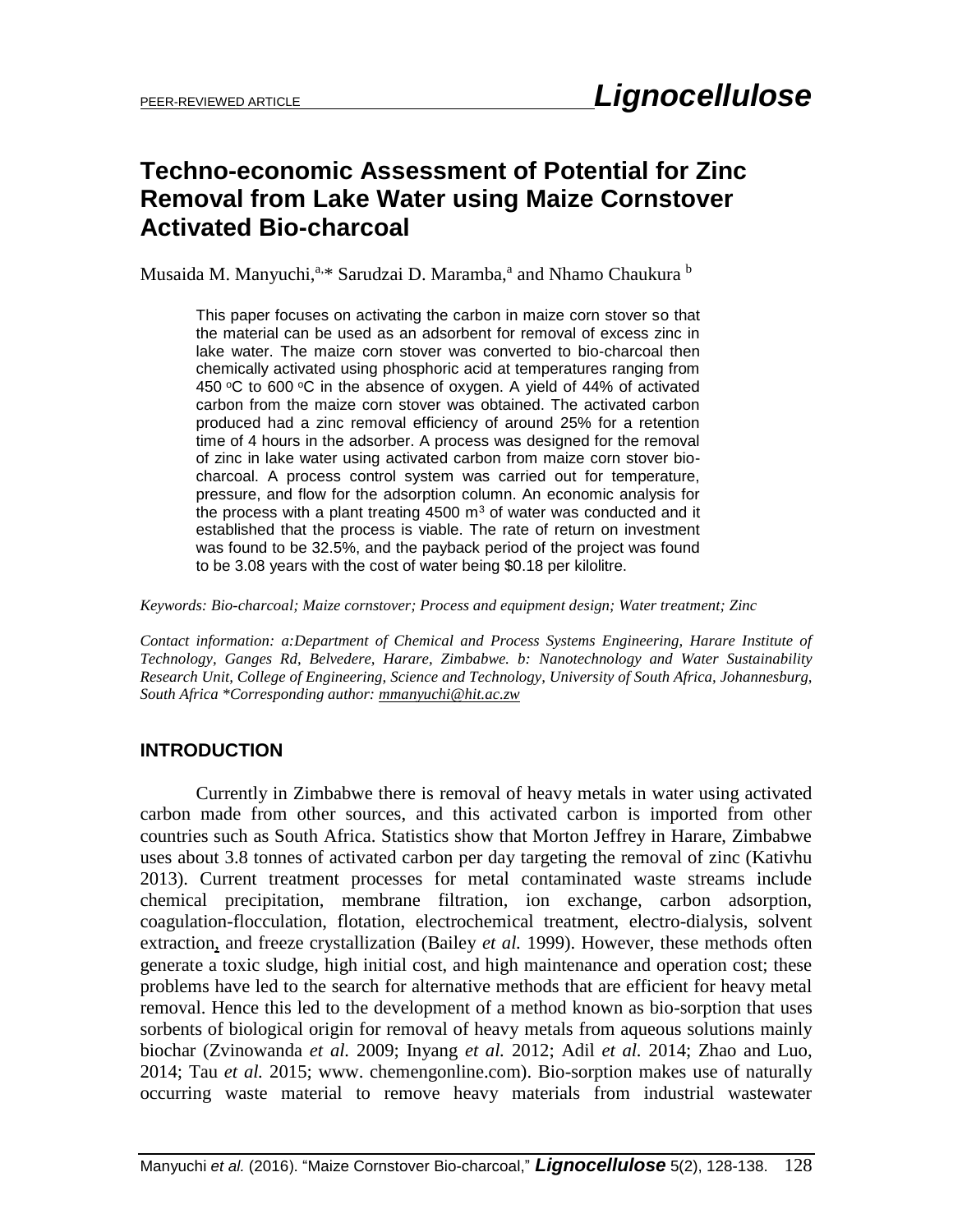(Zvinowanda *et al.* 2009). Adsorbent materials derived from low-cost agricultural wastes can be used for the effective removal and recovery of heavy metals ions from wastewater streams. Corncob waste has been investigated as adsorbent for heavy metals, activated carbons having surface area in the range of 538 to 943  $m^2g^{-1}$  as prepared from corncob were used (Adogoke and Bello 2015).

The zinc in water can be removed by activated carbon from maize corn stover bio-charcoal, which is an agricultural waste locally available in large quantities. The adsorptive characteristic of activated carbon is manipulated in this process to remove the heavy metals. Maize is a versatile cereal crop that is grown widely throughout the world in a range of agro ecological environments and contains lignocellulose material, after every season corn stover left unutilized in the fields causing potential greenhouse effects. As a way to address issues related to sustainability, the lignocellulose material possesses several desirable characteristics to use an adsorbent *i.e.* a low-cost material which is mesoporous) and hence can be used as a good precursor of activated carbon (Adogoke and Bello 2015). The maize corn stover bio-charcoal contain cellulosic surface hydroxyl groups that can bind positively charged metal ions and this is achieved through the introduction of addition surface active groups (Adogoke and Bello 2015).

Based on the background given, this study looked at the potential of removing zinc irons from lake water using the process of adsorption, the adsorption column process control and hazard operability analysis as well as the techno-economic assessment for implementing this study at Lake Chivero.

### **EXPERIMENTAL**

Several experiments were carried out in order to determine if activated carbon from maize corn stover remove heavy metals from water. Corn stover (Fig. 1) results from maize which is the major staple food in Zimbabwe.



**Fig. 1.** Maize corn stover used in this experiment to make bio-charcoal

These experiments included: activation of carbon in maize corn stover biocharcoal using phosphoric acid, analysis of water before treatment with activated carbon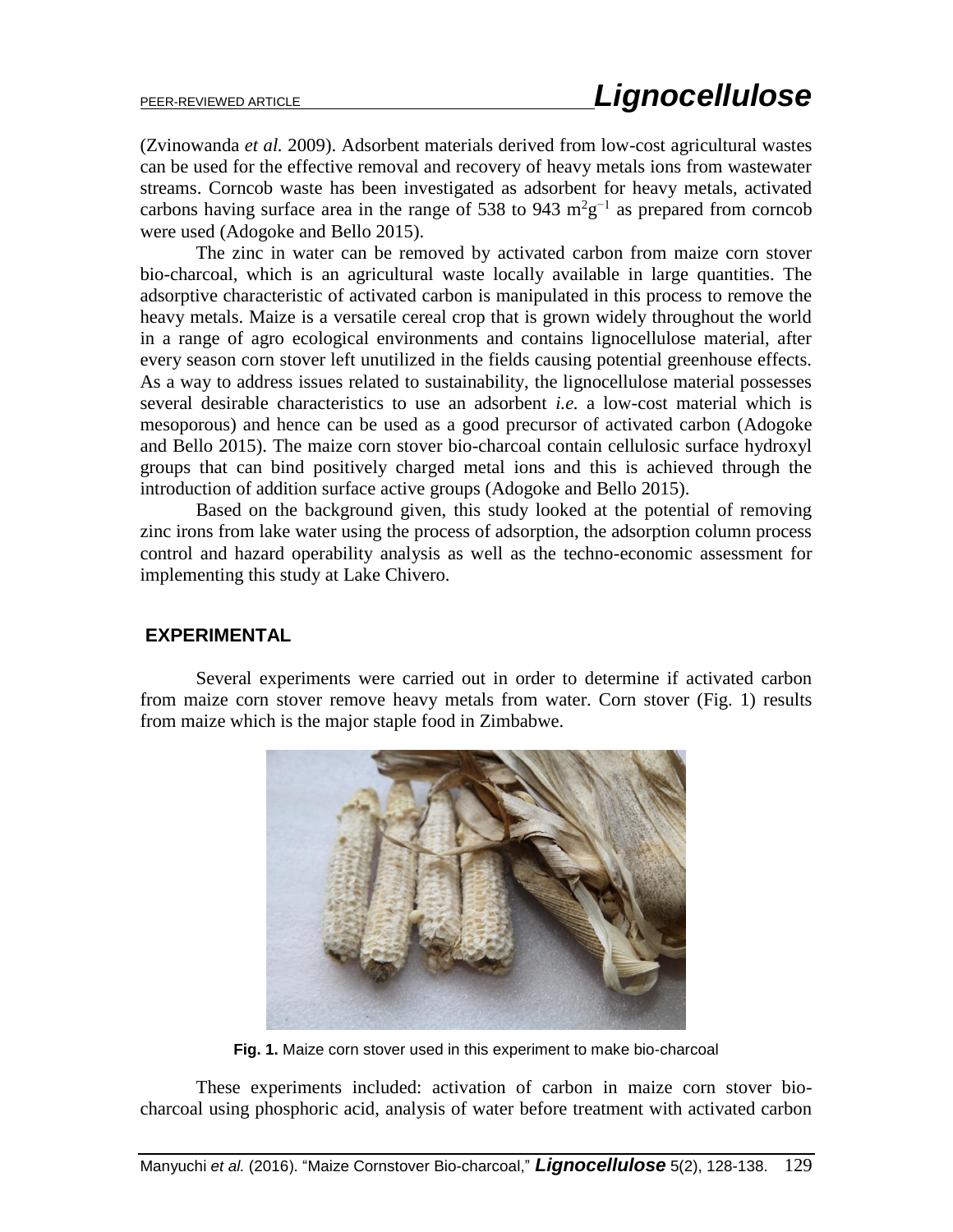from maize corn stover bio-charcoal, analysis of water after treatment with activated carbon from maize corn stover bio-charcoal and varying the amount of activated carbon in treating the water. Wastewater was obtained from Lake Chivero in Zimbabwe.

### **Activation of Carbon from Maize Corn Stover Bio-charcoal**

The maize corn stover was prepared for carbonization by measuring a 50 0g sample. Five samples were used for analysis. The temperature of the furnace was set at  $450^{\circ}$ C for conversion of the maize corn stover to bio-charcoal. After an hour the maize corn stover bio-charcoal were removed in the furnace and phosphoric acid was added. The maize corn stover bio-charcoal was then put back in furnace at  $600^{\circ}$ C for 30 minutes to activate the carbon. The yield of the bio charcoal was determined by weighing the final mass after carbonization against the initial mass before carbonization. The activated carbon was then cooled to standard room temperature before application in lake water treatment. The characteristics of the biochar were determined by Fourier Transform Infrared Spectroscopy (FTIR) spectra with the methodology described by Zhang and Luo (2014).

### **Tests for the Presence of Zinc in Water**

A 200 mL sample of the untreated water was put in a test tube; two drops of sodium hydroxide were added to the water. The tube was observed for a formation of a precipitate. Then calcium carbonate was added afterwards and observations were made. The amount of precipitate formed was measured to equate the amount of zinc in water.

During the experiment for the removal of the heavy metals in water there were different variables that were considered. Five samples were used per run. Firstly the amount of activated carbon was varied between 0.5 and 4.0  $\frac{g}{m^3}$  and constant volume of water was used for the experiments to see the effect of the amount of activated carbon in the process. Synthetic water with different concentrations of zinc was made. Zinc concentrations were ranged between 0.2 and 0.6  $g/cm<sup>3</sup>$ . The amount of carbon was kept constant whilst the concentration of zinc in water was varied. The effect of the concentration of water and the amount of activated carbon used were noted.

# **Industrial Process Design**

### *Feed preparation*

The term feed preparation denotes the preparation of the maize corn stover. This is separation of the maize corn stover from other waste material.

### *Carbonization*

This is the thermochemical decomposition of the maize corn stover at temperatures of 450  $\degree$ C in the absence of oxygen. The maize corn stover was carbonized for an hour at 450  $^{\circ}$ C. After that they are removed and phosphoric acid was added and the maize corn stover was put back in the furnace for 30 minutes at 600  $\degree$ C for the carbonization. After carbonization, cooling was then done with a fan to cool the activated carbon.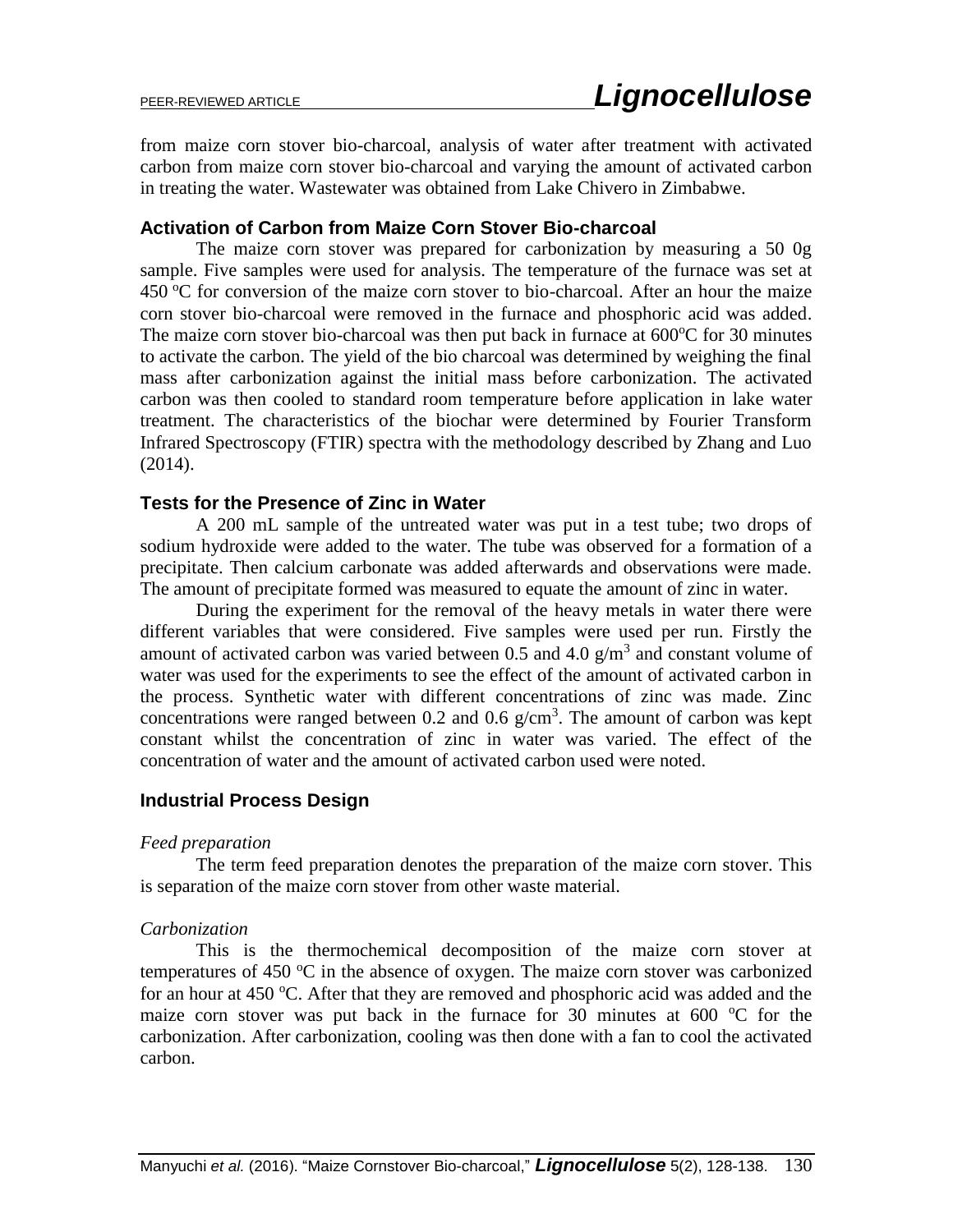#### *Economic assessment*

The economic analysis gives the economic feasibility of the project. It gives detail of the amount of money that will be required to implement this process. There is further calculation of the major equipment cost using the cost indexes and scaling. The payback period, the rate of return on investment and breakeven point will be calculated, and appropriate conclusions are deduced (Perry and Green 1984; Peters and Timmerhaus 1993).

# **RESULTS AND ANALYSIS**

# **Bio-charcoal Properties**

The bio-charcoal had particle sizes of 1.4 µm through sieve analysis using a sieve shaker, and 0.5 to 4.0  $g/cm<sup>3</sup>$  was added during zinc removal. This is the standard procedure for determining the size of the biochar in accordance to Behazin *et al.* (2016). The bio-charcoal is black in colour and is indicated in Fig. 2.



**Fig. 2.** Bio-charcoal from maize corn stover used for zinc ions removal

### **Activation of Carbon in Maize Corn Stover**

The activated carbon produced had a dark grey colour and was a course powder with different particle sizes. The mass difference shows that for the raw materials (corn stover) resulted in a 44% yield of the activated carbon. The activated carbon was mixed with distilled water. The activated carbon settled at the bottom after about an hour and pH was tested using pH meter. The pH was slightly acidic, which is characteristic of activated carbon. The NaOH was then added to neutralise the activated carbon which should function at neutral.

### **Test for the Presence of Zinc in Water**

A white precipitate that dissolved with time was observed in the water after adding sodium hydroxide. A white precipitate that is insoluble in water was formed after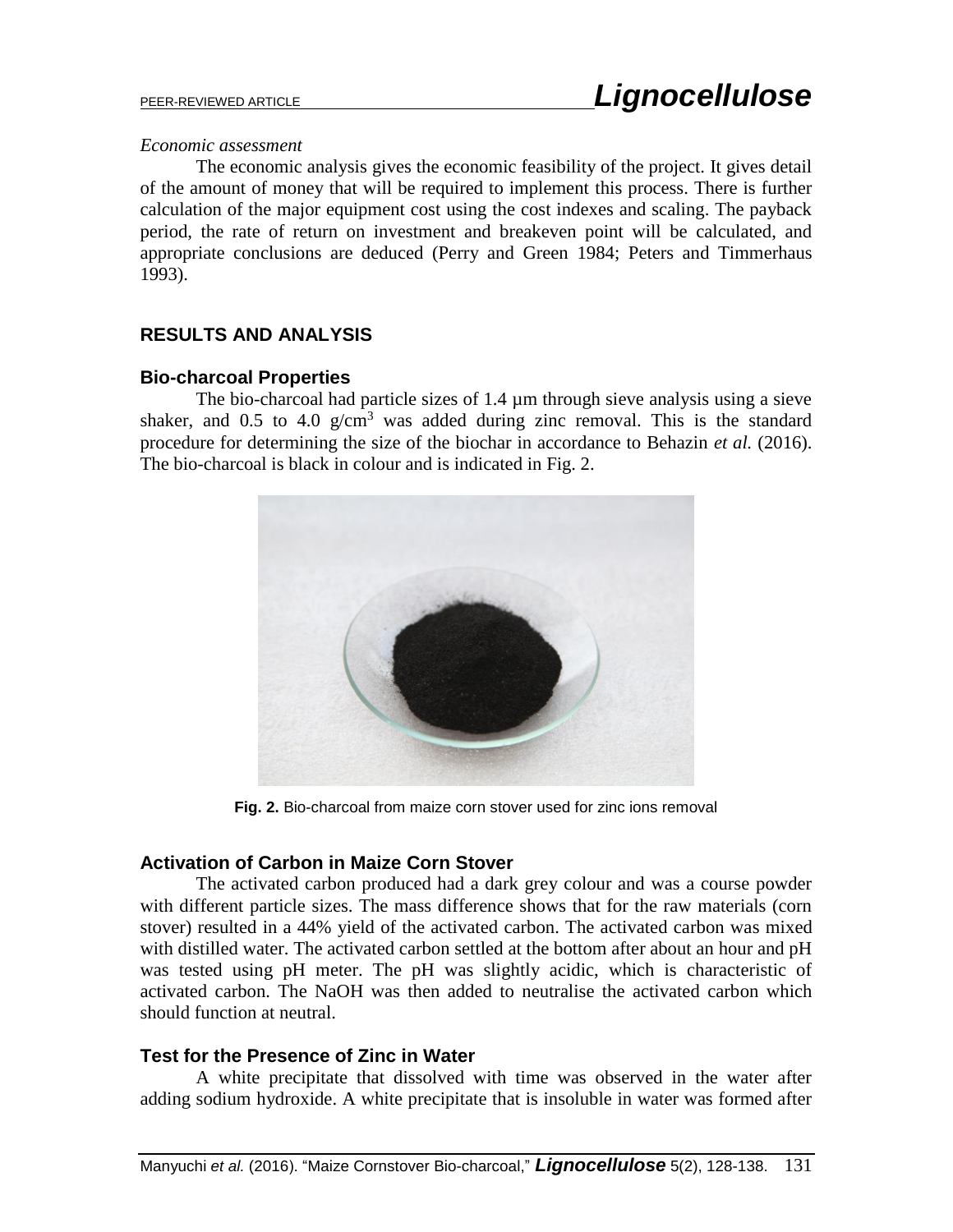adding a calcium carbonate. The white precipitate showed the presence of the zinc metal in the water.

The results show that an increase in the amount of activated carbon for the same volume of water will also increase the amount of zinc that is removed from the water. As the amount of activated carbon was increased from 0.5  $g/cm<sup>3</sup>$  to 4.0  $g/cm<sup>3</sup>$ , the amount of zinc precipitate increased, thus showing that the zinc remaining in the water had been reduced from 25 mg/L to 14 mg/L (Fig. 3). In addition, the results also showed that for a constant amount of activated carbon there were differences in the amount of volume the zinc adsorbed. For the same amount of activated carbon but different volumes the activated carbon will be more efficient in the lesser amount of water. Thus the amount of precipitate formed in the test tube with lesser volume will be greater. The results show that as the amount of activated carbon increased the concentration of zinc in water decreased with a removal efficiency of around 25%. Experiments were done up to the concentration of acceptable daily intake of men, which is 15 mg/day.



**Fig. 3.** Amount of zinc ions removed for varying activated carbon content

# **INDUSTRIAL PROCESS DESIGN**

#### **Adsorption of Zinc Particles**

The activated carbon is then packed in the adsorption column at a loading of 0.5 to 4  $g/m<sup>3</sup>$ . The water is then put in the column where adsorption will take place. The activated carbon would have become negatively charged after adding phosphoric acid so the negatively charged activated carbon will attract the positively charged zinc metal ions from its surface. That's how the zinc metals are removed from the water by the activated carbon.

#### **Filtration**

The water will then be separated from the activated carbon after adsorption process by the filtration process. Then the desorption process will be carried out to remove the zinc metal from the activated carbon such that the activated carbon can then be recycled after that for re-use in the adsorption column.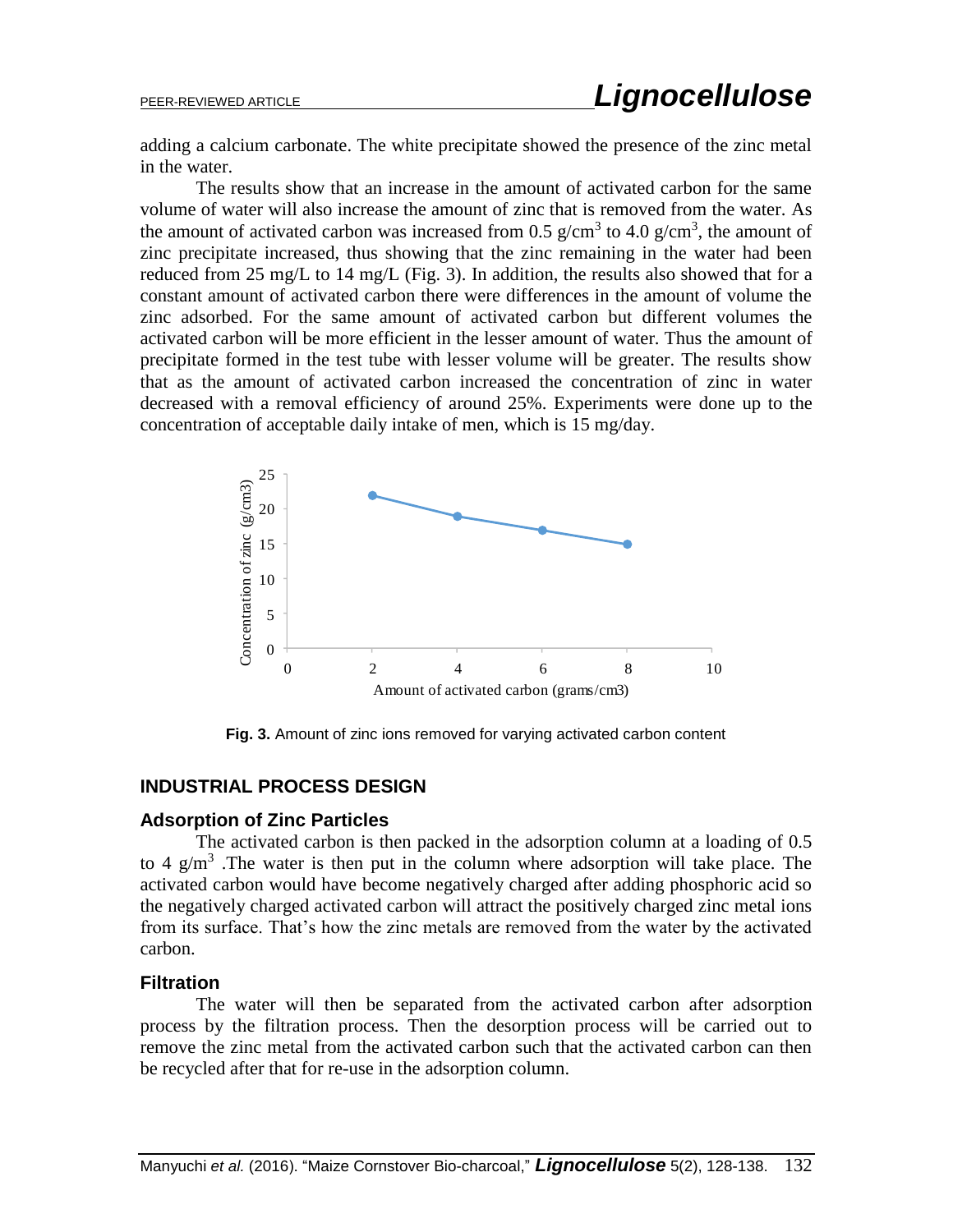#### **Water Storage**

The purified water will then be stored and will be ready for distribution. The overall process description is shown in Fig. 6.



**Fig. 4.** Industrial process design for zinc ions removal using activated carbon from maize corn stover bio-charcoal

# **PACKED BED ADSORPTION COLUMN DESIGN**

The following design considerations were made for the packed bed adsorption column: materials of construction, volume of the column, diameter of the column, height of the column, mass transfer properties, particle characteristics i.e. pore size, surface area and densities, operating conditions *i.e.* flow rate, feed and product concentration, pressure and time. A summary of the design parameters is shown in Table 1.

| <b>able 1.</b> Summary of the Adsorption Column |                        |  |
|-------------------------------------------------|------------------------|--|
| Parameter                                       | Description            |  |
| Function                                        | Lake water treatment   |  |
| Operation                                       | Continuous             |  |
| <b>Type</b>                                     | Packed bed             |  |
| Volume                                          | $47.46 \text{ m}^3$    |  |
| Height                                          | $5.145 \text{ m}$      |  |
| Diameter                                        | $3.43 \; m$            |  |
| Temperature                                     | $25^{\circ}$ C         |  |
| Pressure                                        | 1atm                   |  |
|                                                 | Activated carbon from  |  |
| Type of packing                                 | maize corn stover bio- |  |
|                                                 | charcoal               |  |
| Height to diameter ratio                        | 1.5                    |  |
| Material of construction                        | Carbon steel           |  |
| Shape                                           | Cylindrical            |  |

#### **Table 1.** Summary of the Adsorption Column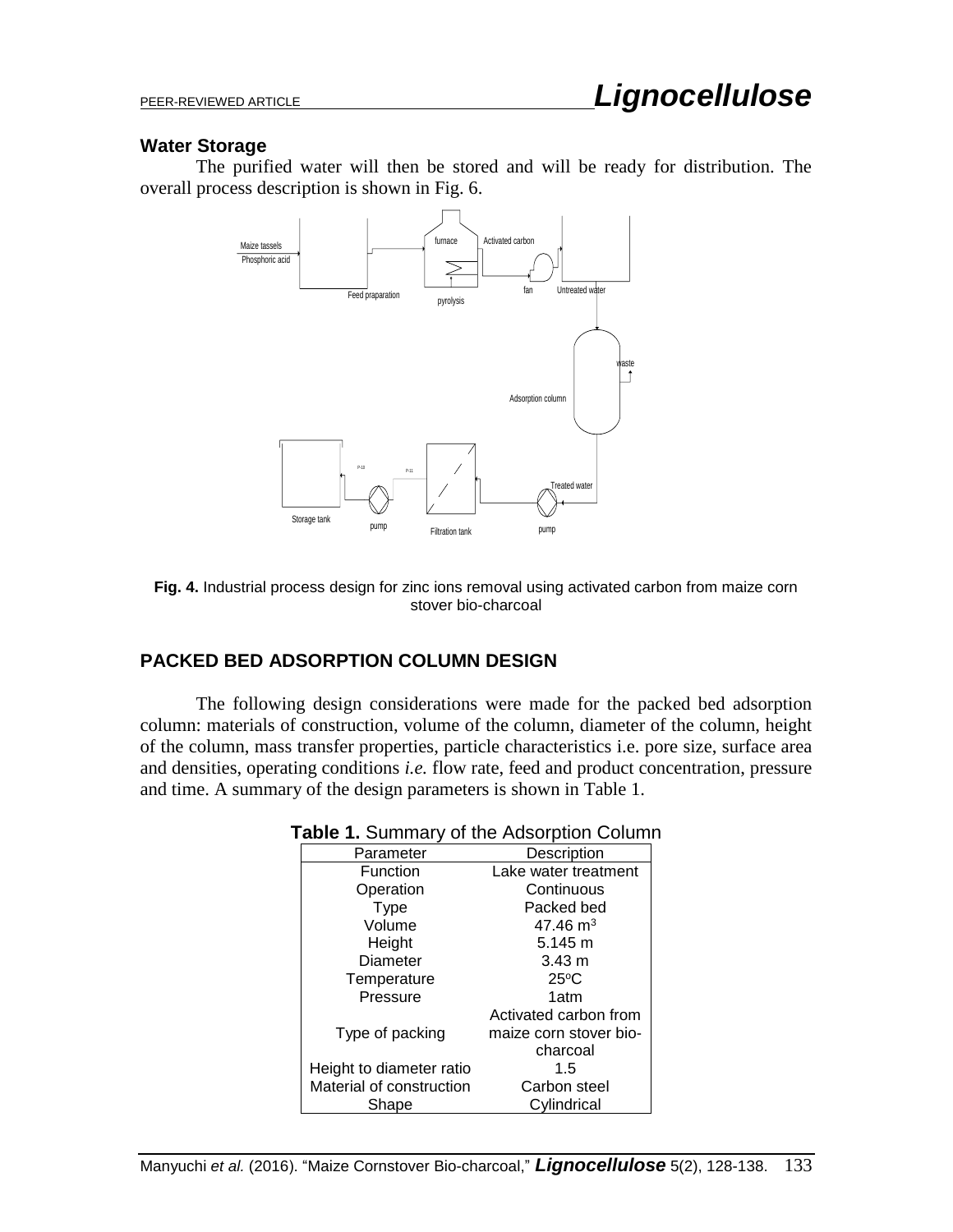The material selected for constructing the bio-sorption reactor is carbon steel due to its high strength. It is a material that is capable of withstanding high design stress; it is highly corrosion resistant under humidity and other extreme weather conditions. In addition, it has excellent fire resistance with no toxic fume emissivity. It is generally an appealing material that is both durable and also affordable. A schematic representation of the adsorption column is given in Fig. 5.



**Fig. 5.** Cross-sectional view of the adsorption column

# **ADSORPTION COLUMN PROCESS CONTROL AND HAZOP ANALYSIS**

### **Process Control**

Process control enables the engineers to keep their operations running within the optimum and acceptable limits in an economic way whilst ensuring maximum profits. In addition it also ensures the safekeeping of the environment. There ought to be full utilisation of the raw material so as to ensure maximum profits. The energy used has to be low as well; that's why in this project the carbon in maize corn stover will be activated chemically and not physically since the chemical activation uses temperatures that are much lower than the physical activation. Process control is basically done to increase efficiency whilst simultaneously upholding the need to be economic and environmentally friendly. The main control variables that need to be measured and controlled in a packed bed column are:

**Air temperature –** the temperature should be maintained at room temperature in the adsorption column thus they should be kept at around 25°C. This is to avoid over pumping as well as under pumping of water.

**Pressure –** pressure should be maintained at 1 atmosphere which is the atmospheric pressure and it is controlled by relief valves.

**Flow –** the flow of water in the adsorption column. The flow control is usually associated with inventory control in a storage tank or in the adsorption column. Peristaltic pump may be used to control flow rate and this controls by squeezing and releasing pulse flow. The process control diagram is indicated in Fig. 8.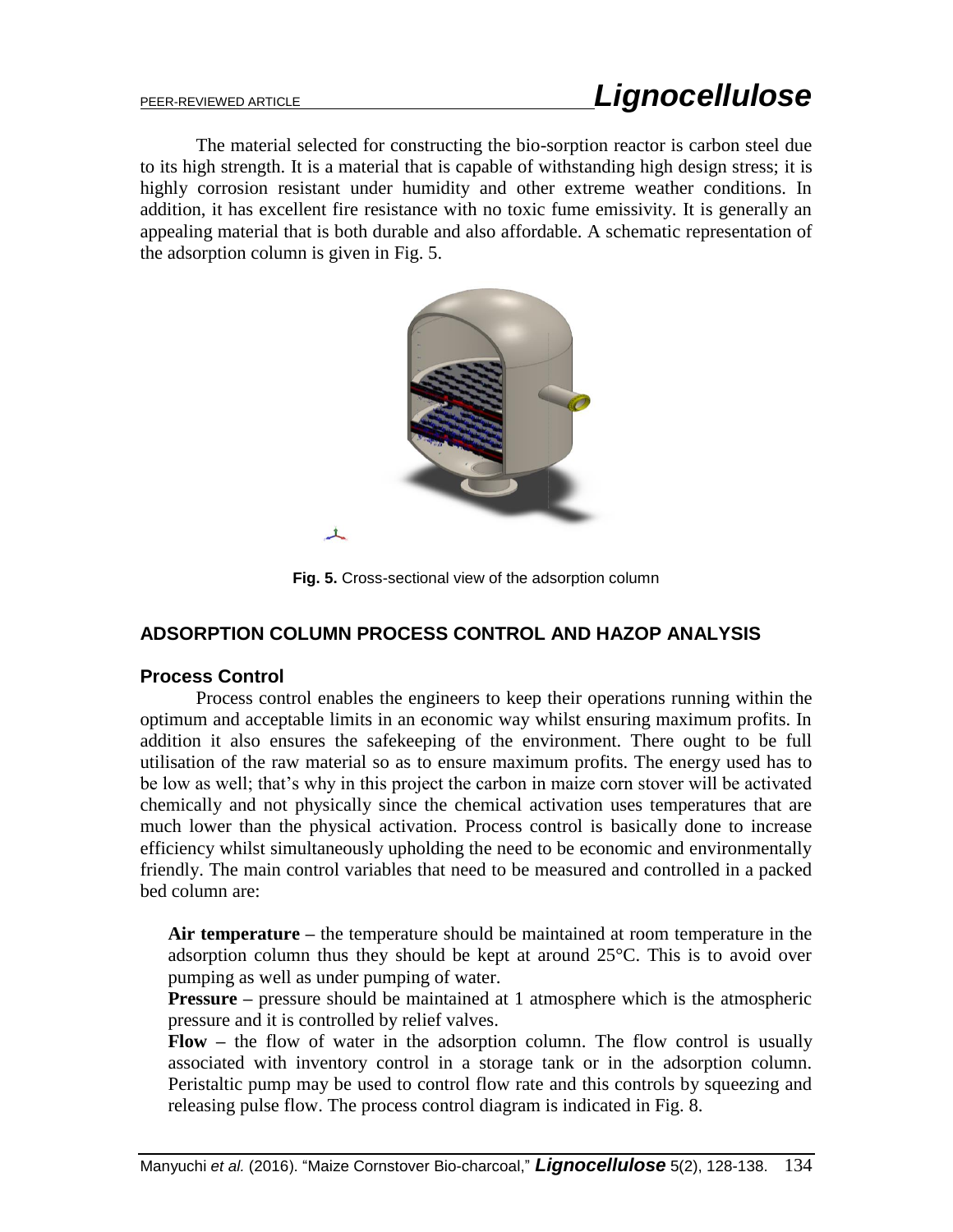

**Fig. 6.** Process control over the adsorption column

*Key: FC-Flow control, PC-Pressure control, TC-Temperature control*

# **Hazard Operability Analysis for an Adsorption Column**

The Hazard Operability Analysis (HAZOP) for the adsorption column is indicated in Table 2.

| Para-       | Guide | Possible cause of                           | Consequence of disturbance                                 | Correction of the          |
|-------------|-------|---------------------------------------------|------------------------------------------------------------|----------------------------|
| meter       | word  | disturbance                                 |                                                            | disturbance                |
|             |       | Very high temperatures                      |                                                            |                            |
| Temper-     | More  | experienced due to                          | It leads to evaporation of water                           | An automated               |
| ature       | οf    | very high atmospheric                       | and therefore low water output                             | temperature control        |
|             |       | conditions                                  |                                                            |                            |
|             | Less  | A high flow rate of the                     | It slows the rate of the                                   | An automated               |
|             | Ωf    | cold untreated water                        | adsorption of the zinc                                     | temperature control        |
|             |       |                                             | Less contact time for the                                  |                            |
|             | More  |                                             | activated carbon and water                                 | Relief valves and pressure |
| Pressure    | Ωf    | Over pumping                                | hence less adsorption will take                            | alarms                     |
|             |       |                                             | place                                                      |                            |
|             |       | Valve not fully opened,                     | The required amount of water                               | Clean the pumps regularly  |
|             | Less  | blockage in the pump                        | to be treated an hour will not                             | and constantly check the   |
|             | of    | hindering pumping                           | be treated thus less water                                 | valve.                     |
|             |       |                                             |                                                            | Controlling the valves to  |
|             |       |                                             | Leads to pressure build up in                              | allow the correct amount   |
| <b>Flow</b> | High  | Over pumping                                | the adsorption column                                      | of water in the adsorption |
|             |       |                                             |                                                            | column                     |
|             |       |                                             |                                                            | Cleaning the pumps and     |
|             | Low   | Non porous backed bed<br>and blocked pumps. | Less water is treated than the<br>required amount of water | changing the packing's     |
|             |       |                                             |                                                            | frequently as well as      |
|             |       | Closed valve                                |                                                            | checking the valves        |

# **Table 2.** HAZOP Analysis for the Adsorption Column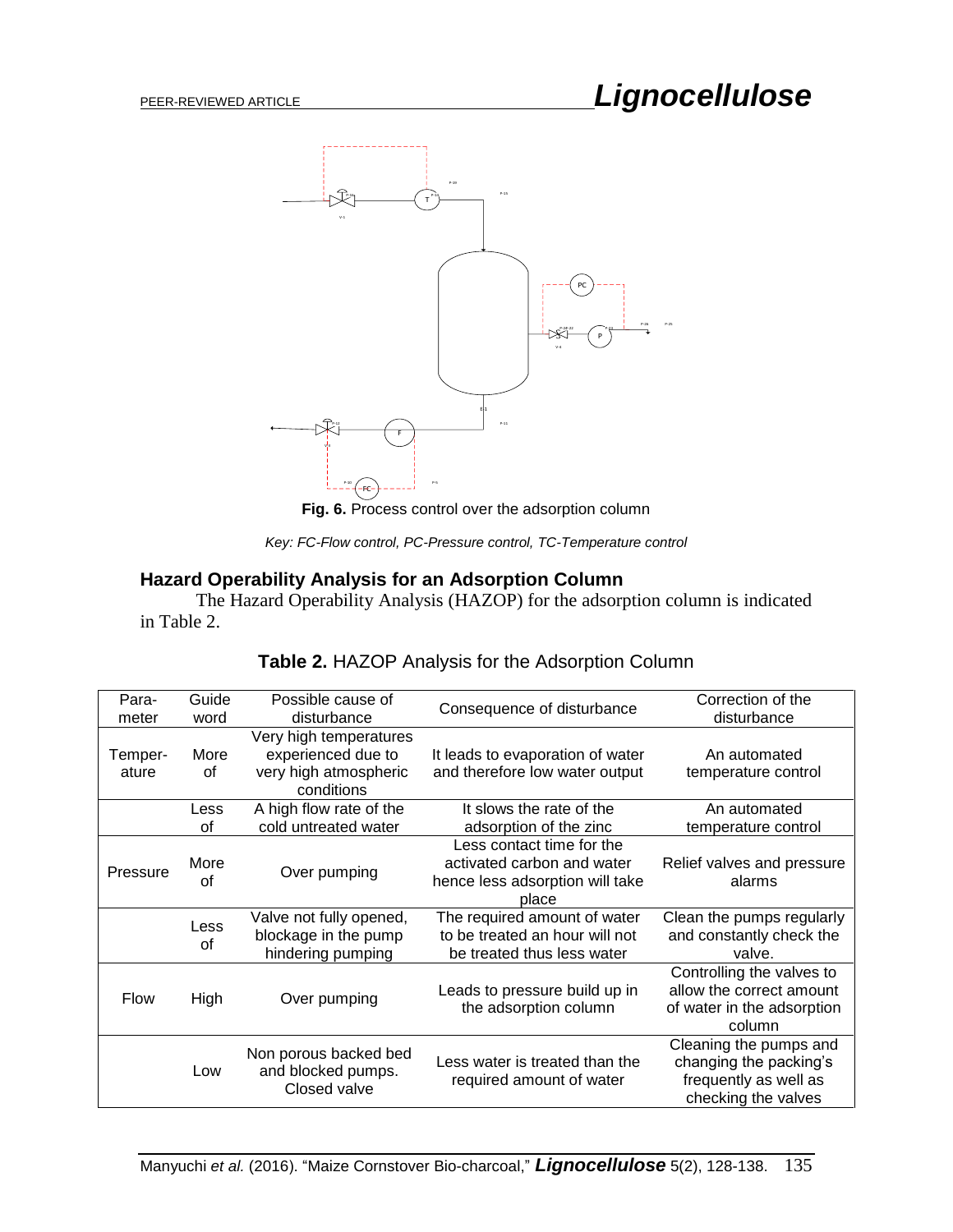### **ECONOMIC ANALYSIS**

# **Capital Cost Estimation**

The capital cost estimation of the project was done using a factorial method for estimation of material cost from prices in the local market. The equation below was used for calculating the total capital cost.

Total capital  $cost = Fixed capital + working capital$ .

### **Calculation of Equipment Cost**

The cost of equipment was calculated using the six-tenths rule. The formula that was used is given below in accordance to Lang (1948), as cited in Sinnot (2006),

 $C_1 = C_2 (S_2/S_1)^n (I_C/I_0)$ 

where  $C_1$  is the cost of the equipment in a certain given year,  $C_2$  is the current cost of equipment to be calculated,  $S_1$  is the equipment size for the known cost,  $S_2$  is the equipment size of current equipment,  $I_C$  is the current cost index, and  $I_0$  is the cost index of the other year of known equipment cost. Values of these quantities were as follows: *n*  $=0.6$ ;  $C_1 = $55,000$ ;  $S_1 = 1200,000$  tonnes per year;  $S_2 = 1,642,500$  tonnes per year;  $I_0 =$ 550.8; and  $I_C = 567.3$ .

Since the plant in this project is for treating  $4500 \text{ m}^3$  of water per day, then according to calculations it treats 1,642,500,000 litres per year. Then converting that to tonnes to equal units with the equipment used for estimation it becomes 1,642,500 tonnes per year.

 $C_2$  = 55 000(1,642,500/1,200,000)<sup>0.6</sup>(567.3/550.8) = \$68,387.39

Thus the cost of the adsorption column is \$68,387.39

# **The Factorial Method of Cost Estimation**

Capital cost estimates for chemical process plants are often based on an estimate of the purchase cost of the major equipment items required for the process and in this process the major equipment is the adsorption column. The other costs are then estimated as factors of the equipment cost.

The factorial method of cost estimation is often attributed to Lang (1948) cited in Sinnot (2006). The fixed capital cost of the project is given below,

 $C_f = f_L C_e$ 

where  $C_f$  is fixed capital cost,  $C_e$  is the total delivered cost of all major equipment items like the adsorption column,  $F<sub>L</sub>$  is the Lang factor which depends on the type of process,  $F_L = 3.1$  for a predominantly solids processing plant,  $F_L = 4.7$  for predominantly fluids processing plant, and  $F<sub>L</sub> = 3.6$  for a mixed fluids solids processing plant.

In this case it's a fluid-solid system, so the factors to be used are for the fluidsolid system. A summary of the economic indicators is given in Table 3.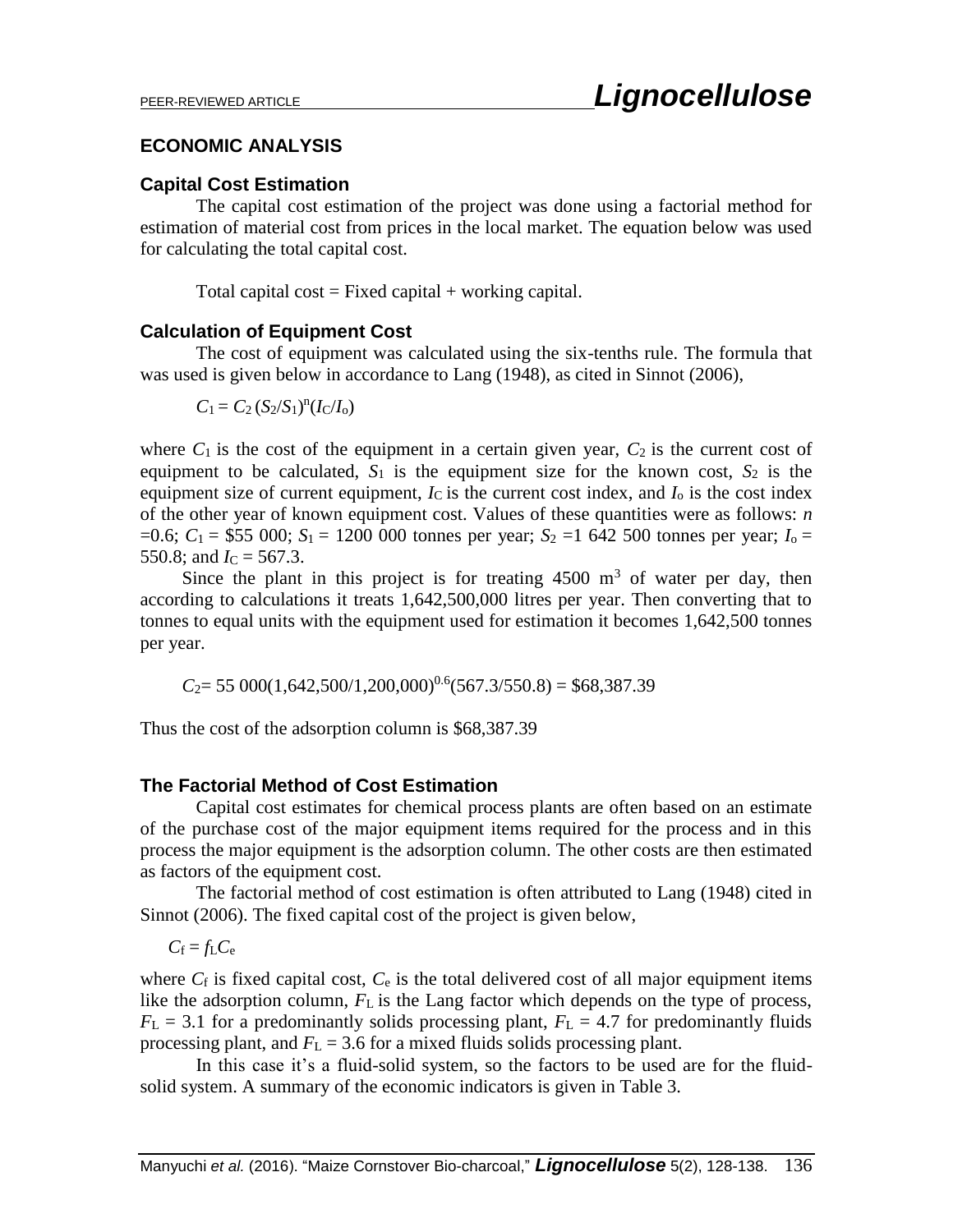| Item                         | Cost (US\$) |  |
|------------------------------|-------------|--|
| Direct costs                 | 215420.28   |  |
| Labour costs                 | 86168.11    |  |
| Total capital investment     | 331747.23   |  |
| Utilities cost               | 11162.34    |  |
| Maintenance and repair       | 21542.03    |  |
| Operating labour cost        | 5581.71     |  |
| Supervision cost             | 558.12      |  |
| Total direct production cost | 94655.37    |  |
| Fixed costs                  | 32313.05    |  |
| Plant overheads              | 9465.54     |  |
| Total manufacturing cost     | 136433.96   |  |
| Total production cost        | 140526.98   |  |
| Net profit                   | 107757.07   |  |
| Rate of return               | 32.5%       |  |
| Payback period               | 3.08        |  |
| Cost of water                | \$0.18/L    |  |

**Table 3.** Economic Indicators for Lake Water Treatment Using Bio-Charcoal

# **CONCLUSIONS**

- 1. Corn stover has potential to be used as bio-adsorbents in water treatment.
- 2. Maize corn stover bio-charcoal can remove about 25% of zinc from Lake Water.
- 3. Preliminary cost estimation for a plant which can treat  $4500 \text{ m}^3$  of water per day was found to be economically viable with a rate of return on investment of 32.5% and a payback period of 3.08 years.
- 4. In addition to that a packed bed adsorption column with two packings was designed as the major equipment of the process. Some vital operational considerations such as the process control and safety of the plant were taken into consideration and operational studies as HAZOP study were thoroughly done on the major equipment so as to ensure the major equipment 's safe operation in the plant.

# **ACKNOWLEDGEMENT**

Harare Institute of Technology is thanked for funding this work.

# **COMPETING INTERESTS**

Authors have declared that no competing interests exist.